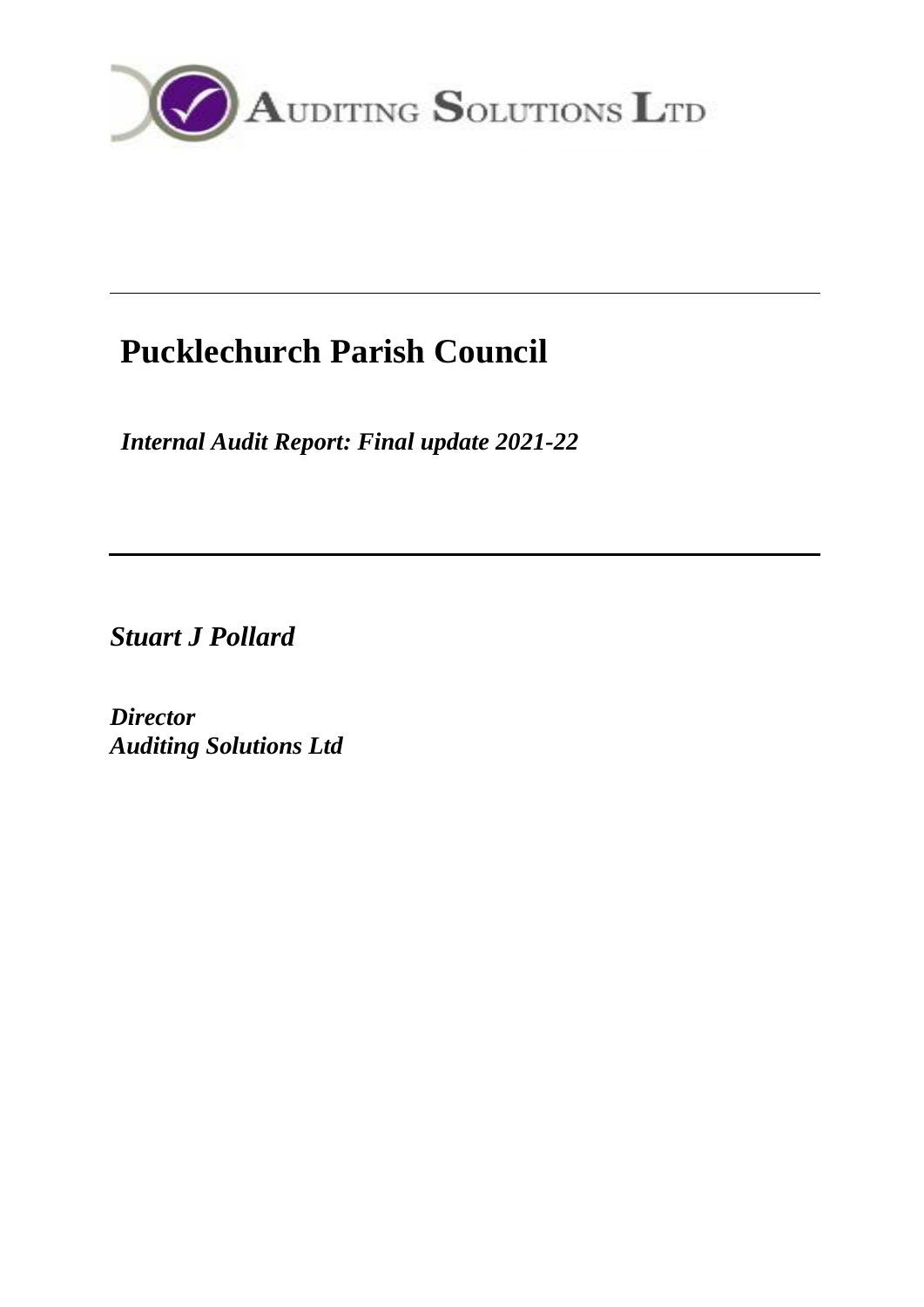#### **Background**

Statute requires all town and parish councils to arrange for an independent Internal Audit (IA) examination of their accounting records and systems of internal control and for the conclusions to be reported each year in the Annual Governance and Accountability Return (AGAR).

This report sets out the work undertaken in relation to the 2021-22 financial year. We undertook an initial and this final update review for 2021-22 remotely having collected the hard copy records from the Clerk for our interim work, receiving the necessary residual year-end documentation electronically: we thank the Clerk for her assistance in this respect.

#### **Internal Audit Approach**

In undertaking our review for the year, we have again had regard to the materiality of transactions and their susceptibility to potential misrecording or misrepresentation in the year-end Statement of Accounts / AGAR. Our programme of cover is designed to afford appropriate assurance that the Council has robust financial systems in place that operate in a manner to ensure effective probity of transactions and to afford a reasonable probability of identifying any material errors or possible abuse of the Council's own and the national statutory regulatory framework. The programme is also designed to facilitate our completion of the "IA Certificate" as part of the Council's AGAR process, which requires independent assurance over several control objectives.

## **Overall Conclusion**

We are pleased to conclude that, based on the quality of records maintained by the Clerk and the satisfactory conclusions drawn from our review programme for the year, the Clerk and Council have again maintained adequate and effective internal control arrangements. Whilst there are no significant concerns arising, we have identified one or two areas where we consider a degree of action is required as detailed in the body of the following report with resultant recommendations further summarised in the appended Action Plan.

Based on the satisfactory conclusions drawn from our review, we have duly signed-off the IA Certificate in the year's AGAR assigning positive assurances in each relevant area.

We take this opportunity to draw the Clerk and Council's attention to the guidance notes in the preface to the year's AGAR in relation to the documentation that should be displayed on the Council's website together with the need to ensure compliance with the timing requirements for publication of the Notice of Public Rights to examine the Council's documentation for the financial year.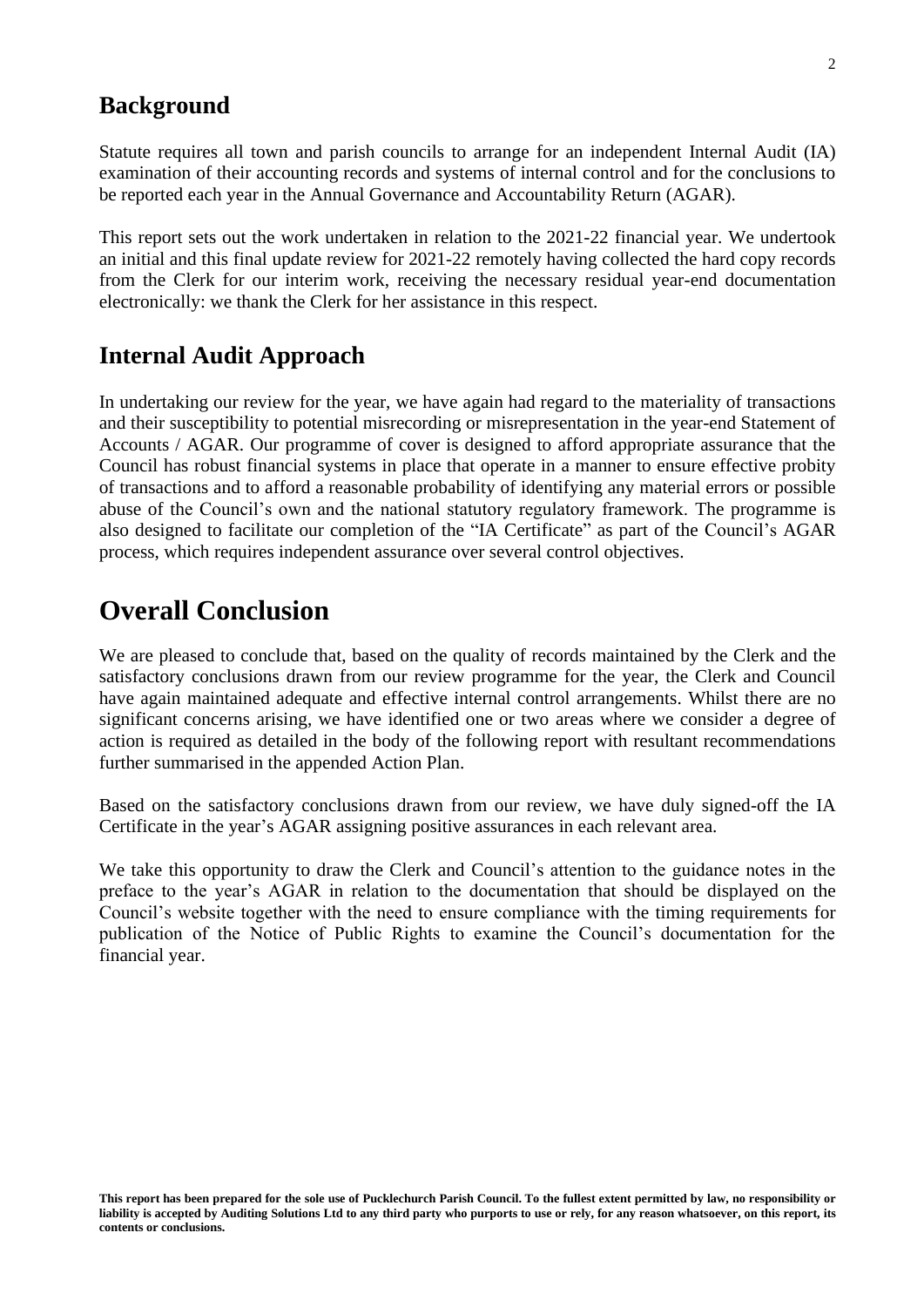## **Detailed Report**

## **Review of Accounting Arrangements & Bank Reconciliations**

Our objective here is to ensure that the accounting records are being maintained accurately and currently and that no anomalous entries appear in cashbooks or financial ledgers. The Clerk records financial transactions in a spreadsheet cashbook with two bank accounts in use with NatWest plc. We have to date: -

- $\triangleright$  Ensured that an appropriate analysis of receipts and payments exists in the spreadsheet cashbook;
- ➢ Ensured the accurate carry forward of the 2020-21 closing balances to the 2021-22 spreadsheet cashbook detail;
- $\triangleright$  Ensured that the cashbook remains in balance to the financial year-end;
- ➢ Checked and agreed the full year's transactions on the Current and Deposit accounts to the supporting bank statements;
- $\triangleright$  Verified the accurate recording of detail on the combined bank reconciliations as at 30<sup>th</sup> September 2021,  $31<sup>st</sup>$  January and March 2022 noting that a few long-standing cheques remain uncleared at the bank at the financial year-end; and
- $\triangleright$  Ensured the accurate disclosure of the combined account balances as at 31<sup>st</sup> March 2022 in the year's AGAR at Section 2 Box 8.

We noted at our interim review that no statements had been received in the year in relation to the NatWest Deposit account with, consequently, no updated information in relation to any movement on that account in the cashbook for the year to that date. A statement covering the year has been obtained subsequently with the only transactions being the addition of monthly interest which has been recorded as a single entry for the year in the cashbook in March 2022.

We are also pleased to note that bank reconciliations are subjected to independent scrutiny and signoff.

#### *Conclusions and recommendation*

*We are pleased to record that no significant concerns arise in this area, although we have, as indicated above, noted the existence of a number of uncleared cheques dating back to the early months of the financial year. Consequently, we urge that the recipients of these cheques be contacted to establish whether they intend to bank them or require replacements. Should these cheques be no longer required, they should be recorded in the 2022-23 cashbook spreadsheets as negative entries effectively reversing / cancelling the original entries: if necessary, replacement cheques should then be issued and recorded accordingly as new payments.*

*We also noted that the opening total balance in the January to March 2022 cashbook spreadsheets (Cell AX6 in each case) was incorrectly linked to the wrong prior month's (November 2021) carry forward value: each month's opening (AX6) cell should be linked appropriately to the prior month's spreadsheet cumulative spending value (i.e., cell AZ32).* 

*Whilst acknowledging that in finalising the year's Accounts and AGAR detail, the Clerk has made appropriate adjustments to the final payment value to be reported at Boxes 4 to 6 of the AGAR, we urge that when creating the 2022-23 cashbook spreadsheets, care is taken to ensure that the appropriate linkings are in place.*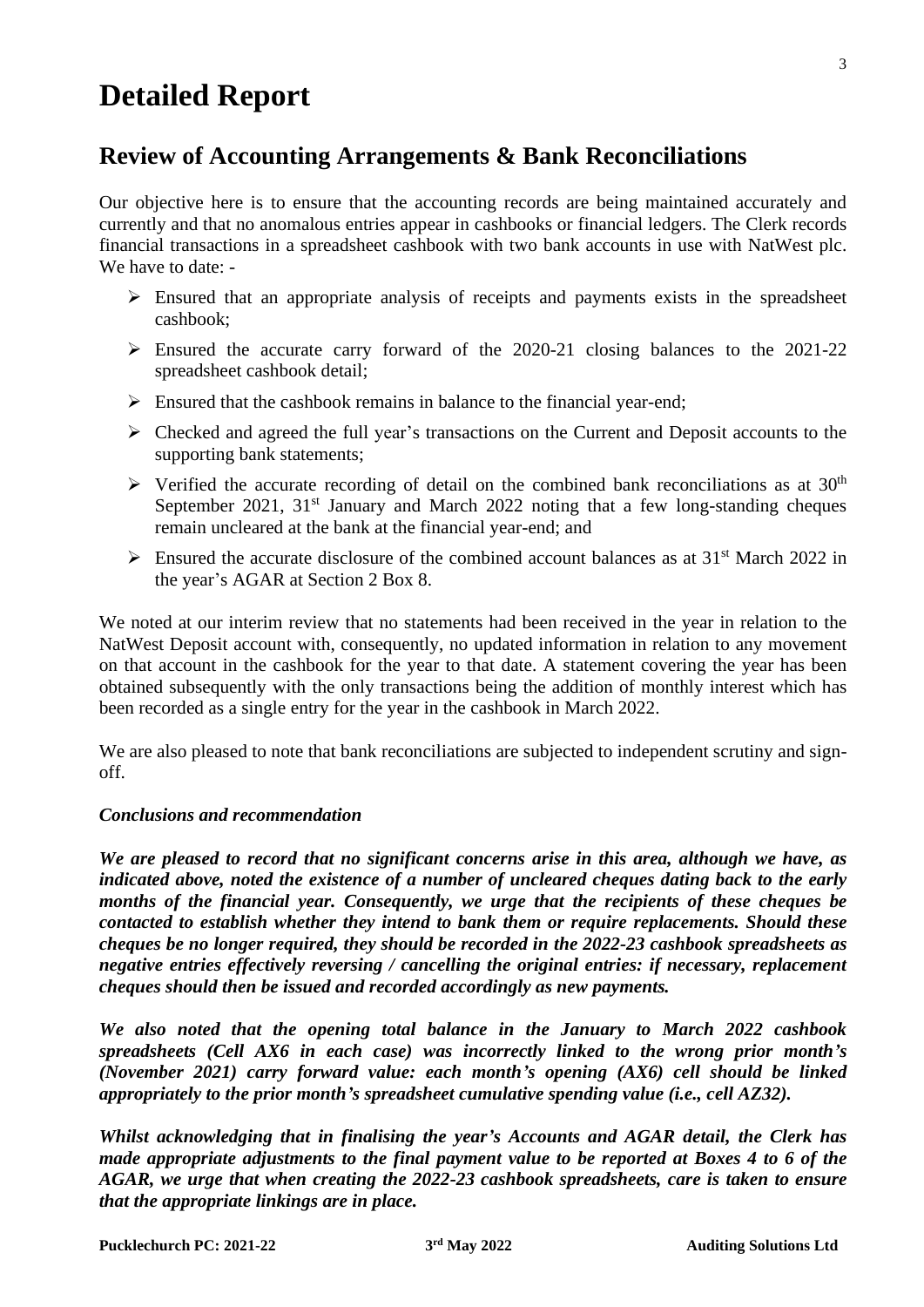- *R1. Where cheques remain uncleared at bank for 6 months or longer, the recipients should be contacted to establish whether they intend to bank the cheques. If not and replacements are required, the original payments should be reversed in the cashbooks, recording them as negative payments with appropriate analysis.*
- *R2. Care should be taken to ensure that the correct linking of one month's values to the next month's worksheet are established and populated appropriately.*

## **Review of Corporate Governance**

Our objective is to ensure that the Council has robust corporate governance documentation and procedures in place; that Council meetings are conducted in accordance with the adopted Standing Orders (SOs) and that, as far as we are reasonably able to ascertain as we do not attend meetings, no actions of a potentially unlawful nature have been or are being considered for implementation.

We have examined the Council's minutes for the full financial year to determine whether any issues exist that may have an adverse effect, through litigation or other causes, on the Council's future financial stability and are pleased to report that no such matters appear to exist currently.

We note that both the SOs and Financial Regulations (FRs) were again reviewed and re-adopted at the Council meeting in May 2021, both including appropriate reference to the requirements relating to tendering and compliance with the Public Contract Regulations 2015.

We are again pleased to note that payment detail is submitted to the Council and formally incorporated in the minutes, including detail of payees' names, cheque numbers and the payments due to each.

We are also pleased to note that the external auditors signed-off the 2020-21 AGAR without comment or recommendation.

#### *Conclusions*

*No issues arise requiring formal comment or recommendation in this area this year: we shall continue to monitor the Council's approach to governance at future visits, also reviewing minutes.*

## **Review of Expenditure & VAT**

Our aim here is to ensure that: -

- ➢ Council resources are released in accordance with the Council's approved procedures and approved budgets;
- $\triangleright$  Payments are supported by appropriate documentation, either in the form of an original trade invoice or other appropriate form of document confirming the payment as due and/or an acknowledgement of receipt, where no other form of invoice is available;
- ➢ All payments are being reported to Council;
- ➢ VAT has been calculated correctly for periodic recovery; and
- $\triangleright$  All discounts due on goods and services supplied are identified and appropriate action taken to secure the discount.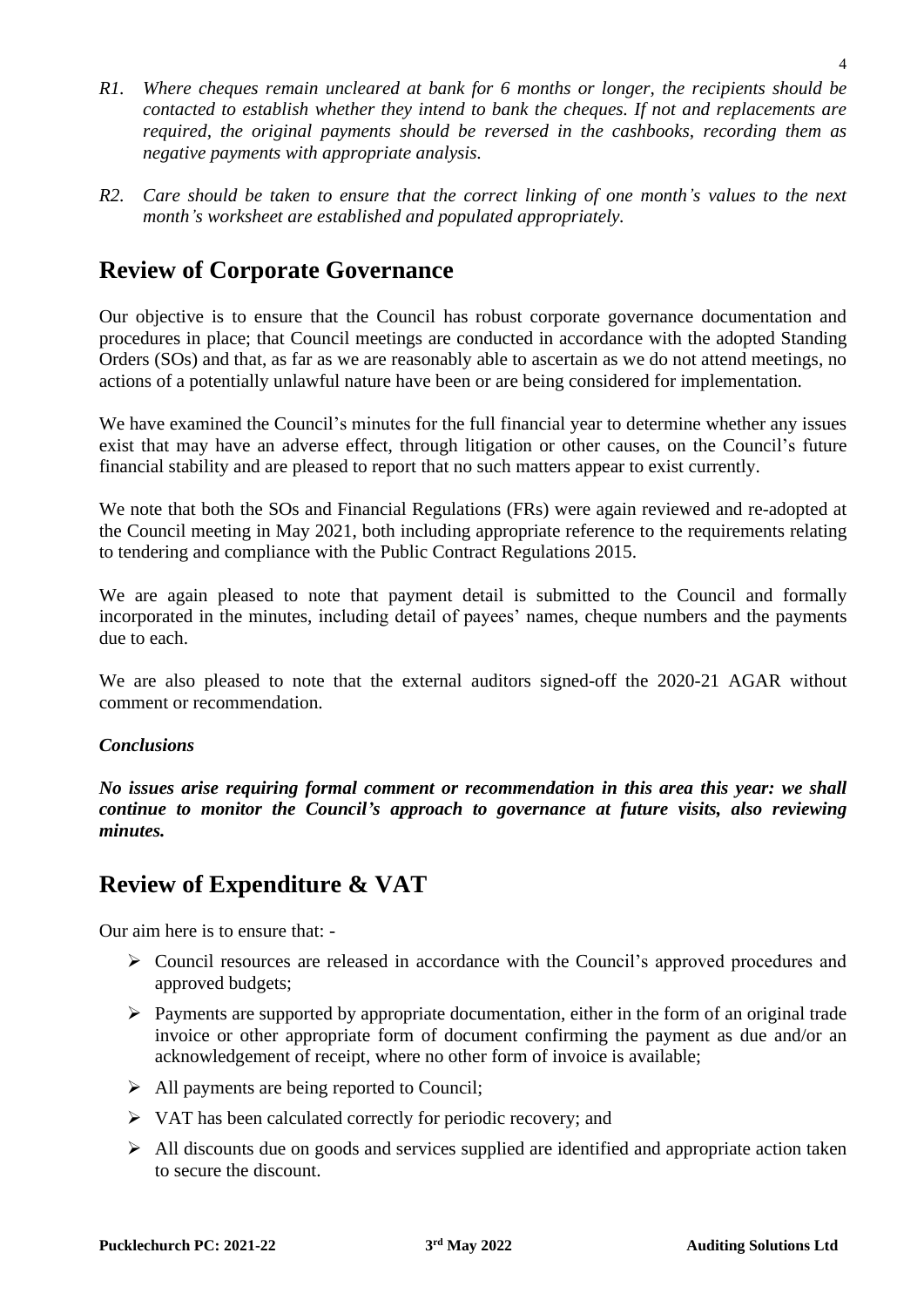We have again reviewed the procedures for the approval and processing of trader and other payments and consider them sound with two members examining and initialling / signing-off individual invoices, etc. when signing cheques, detail of payments also being presented to Council meetings on a schedule, with each entry also duly initialled.

We have examined all the individual invoices and other supporting payment documentation for the year to 31<sup>st</sup> January 2022, together with a further 7 payments during February and March 2022 with all payments appropriately supported excepting the two monthly standing order payments of £9.00 each to EDF: we also note that no VAT has been identified in respect of these payments in the cashbook. We anticipate that this would have been chargeable at 5% equating to VAT of approximately £10.00 for the year, which is reclaimable.

We have also noted that the purchase of CCTV equipment for the allotments paid on two invoices totalling £431.98 in July 2021 included VAT of £72.00. Whilst we acknowledge that the invoices are both made out to an individual, they come under the auspices of the Parish Council and, as such, the VAT should be reclaimable: we do however suggest that the supplier be asked to provide appropriate invoices made out in the name of the Council to satisfy any potential, although unlikely, query from HMRC.

We note that a single VAT reclaim was prepared and submitted to HMRC for 2020-21, repayment being received in June 2021.

#### *Conclusions and recommendations*

*Whilst no significant issues have been identified in this area, the clerk should acquire appropriate invoices or a year summary in relation to the monthly EDF standing order payments to support the recovery of the associated VAT, although not a significant amount is involved (1/21st of the total payments made in the year). Similarly, the allotment CCTV equipment supplier should be asked to provide amended invoices in the name of the Council to ensure ease of recovery of the VAT incurred on the purchases.*

- *R3. The clerk should ensure that periodic invoices identifying the VAT incurred on the two monthly EDF standing order payments. This has been adjusted appropriately with the recoverable VAT included in the 2021-22 reclaim submitted to HMRC.*
- *R4. Where any purchases are made on behalf of the Council, care should be taken to ensure that invoices are addressed to the Council to ensure ease of recovery of any VAT incurred. The supplier of the allotment CCTV equipment should also consequently be asked to provide amended invoices in the name of the Council. The Council considered it unrealistic to pursue acquisition of a VAT invoice in the Council's name and determined not to pursue this further.*

## **Assessment and Management of Risk**

Our aim here is to ensure that the Council has put in place appropriate arrangements to identify all potential areas of risk of both a financial and health and safety nature, whilst also ensuring that appropriate arrangements exist to monitor and manage those risks identified in order to minimise the opportunity for their coming to fruition.

We are pleased to note that a formal Risk Register remains in place and that it was reviewed and formally re-adopted by the Council at its meeting on 5<sup>th</sup> May 2021.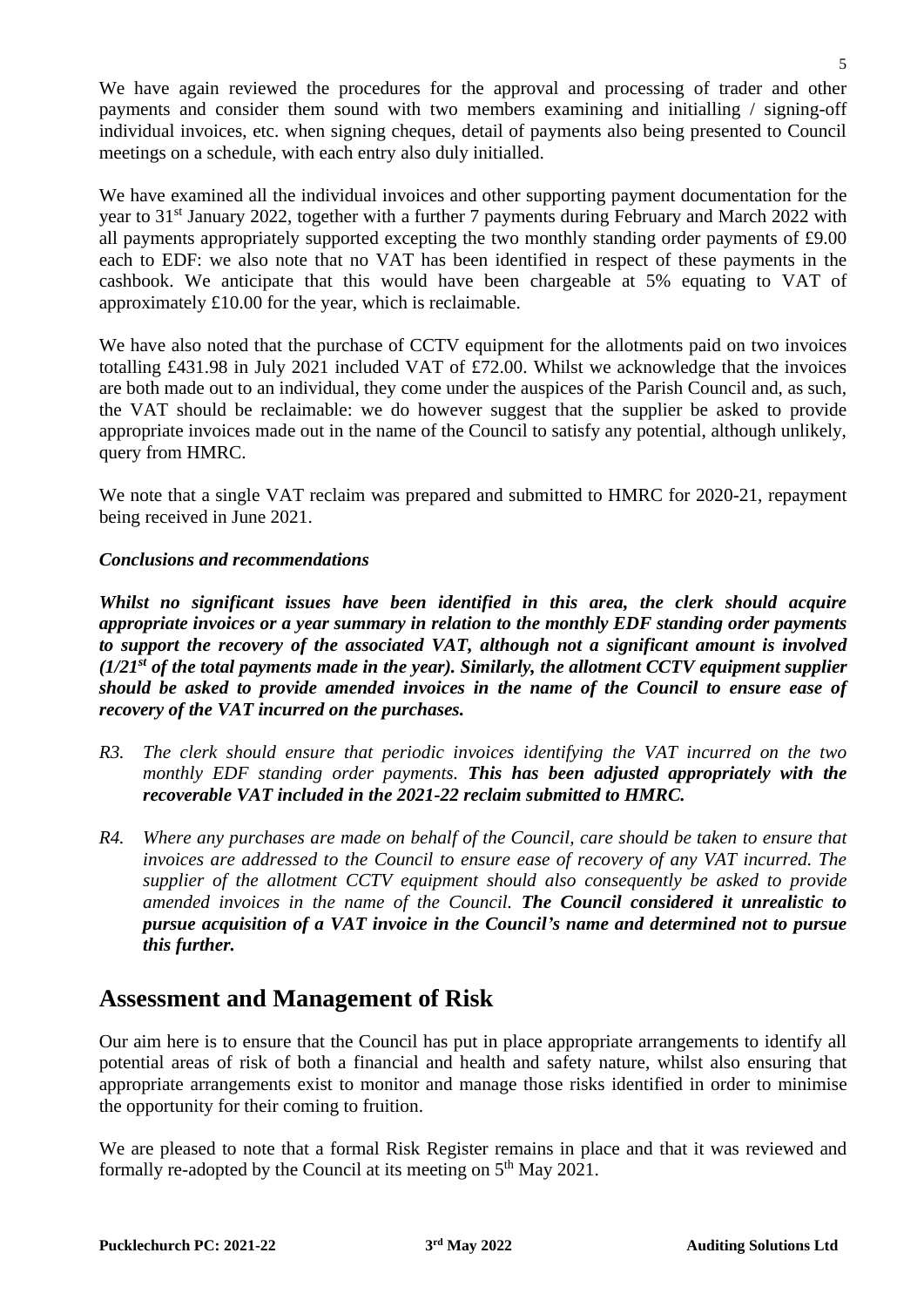The Council's insurance cover has again been provided through the Local Council's scheme: we have examined the year's schedule and consider that appropriate cover is in place with Employer's and Public Liability both set at £10 million, together with Fidelity Guarantee cover at £250,000.

#### *Conclusions*

*No issues arise in this area. We shall continue to monitor the Council's approach to governance at future reviews.*

#### **Precept Determination and Budgetary Control**

We aim in this review area to ensure that the Council has appropriate procedures in place to determine its future financial requirements leading to the adoption of an approved budget and formal determination of the amount to be precepted on the parent Council; that effective arrangements are in place to monitor budgetary performance throughout the financial year and that the Council has identified and retains appropriate reserve funds to meet future spending plans.

We again note that the Council has considered its budgetary and precept requirements for 2022-23 agreeing the precept at the full Council meeting held on 19<sup>th</sup> January 2022 with the value minuted appropriately as £87,026.

We are again pleased to note that the Clerk provides members with detail of the Council's budgetary performance during the year and have examined the year-end outturn with no areas of concern identified warranting further enquiry.

We have reviewed the level of reserves retained by the Council, which have increased to approximately £122,040 (£109,000 as at  $31<sup>st</sup>$  March 2021) including earmarked reserves (EMRs) of £118,770 (£86,000 at the prior year-end) leaving a residual General Fund reserve balance of only £3,270 (£23,000: at 31<sup>st</sup> March 2020): this equates to less than 3 months' revenue spending at the 2021-22 level and is below the generally accepted holding of between 3 and 12 months in the General Reserve. Whilst we appreciate that the EMRs could if the need arose be reverted back to the General Fund, the Council should consider taking appropriate action to make such a transfer and ensure that a more appropriate level of General Reserve is maintained.

#### *Conclusions and recommendation*

*We are pleased to record that no issues of significant concern arise in this area this year, but urge members to consider the reduction of the value of funds held in EMRs thereby increasing the General Fund to a level of between 3 and 12 months' annual revenue spending.*

*R5. The Council should ensure that the level of funds held in the General Reserve are increased to a level between 3 and 12 months' annual revenue spending, reducing one or more Earmarked Reserves accordingly.*

## **Review of Income**

In considering the Council's income streams, we aim to ensure that robust systems are in place to ensure the identification of all income due to the Council, to ensure that income is invoiced, where appropriate, in a timely manner and that effective procedures are in place to pursue recovery of any outstanding monies due to the Council.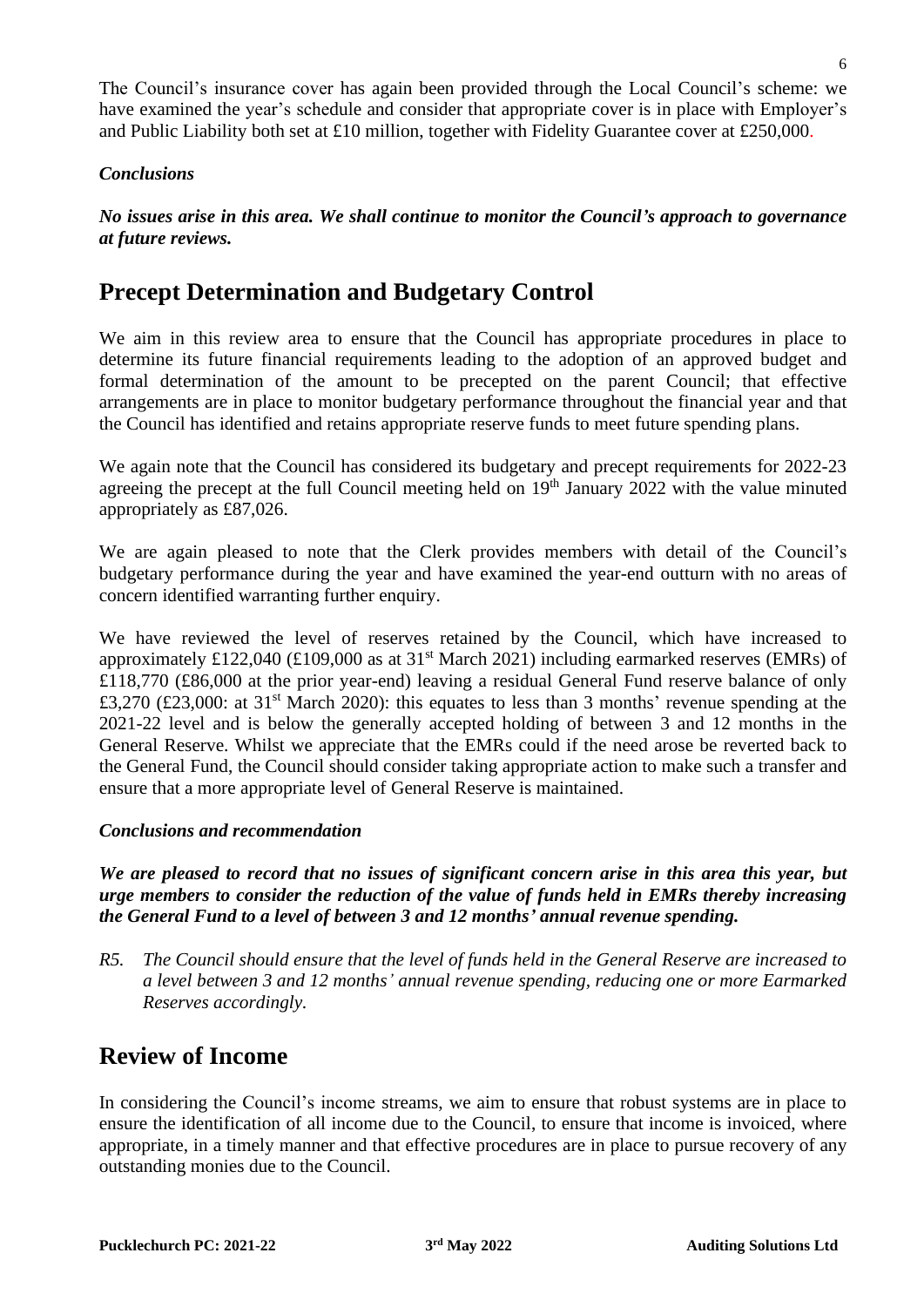To gain assurance that appropriate controls are in place, we have examined income arising from allotment rents, noting that a formal register of tenants is in place with all rents for 2021-22 received and banked appropriately, 6 having been paid in advance in March 2021 and accounted for in that year's AGAR as Receipts in Advance: Similarly, 6 allotment rents relating to 2022-23 have been received in advance in March 2022 and have consequently been accounted for as a liability in the detailed accounts and AGAR.

We noted at our interim review that 8 interments had occurred to date during 2021-22 and ensured that the appropriate fees were charged and recovered in accordance with the approved scale of fees and charges. We also reviewed the underlying undertaker applications, ensuring that the legally required burial / cremation certificates were held for each interment. In doing so, we noted that one interment did not proceed with the previously received fees of £200 refunded in October 2021. Whilst acknowledging that this is a separate payment and has been recorded as such in the cashbook, as it is effectively a straightforward refund of overpaid fees it should strictly be shown as a negative receipt thereby ensuring that, in the AGAR, neither receipts nor payments (Boxes  $3 \& \&$ 6) are overstated by £200.

Finally in this review area, we note that cemetery fees were last formally reviewed in August 2019. The adopted Financial Regulations (Para 9.3 refers) require that fees and charges be reviewed annually.

#### *Conclusions and recommendation*

*No significant issues arise in this area although we suggest that the cashbook be amended to record the £200 burial fee refund as a negative receipt rather than as a miscellaneous payment.*

- *R6. The £200 burial fee refund should be recorded as a negative receipt in the cashbook, thereby ensuring that neither receipts nor payments are overstated in the year's AGAR. This has been corrected in the cashbook as recommended prior to the financial year-end.*
- *R7. To comply with the adopted Financial Regulations (Para 9.3 refers), fees and charges must be reviewed annually: where no changes are agreed, that decision should be minuted formally. This was discussed at the April 2022 meeting with agreement that the fees remain unchanged for 2022-23.*

## **Petty Cash Account**

*No petty cash account is in operation for 2021-22, following application of the residual cash sum during 2020-21 held at the start of that financial year.*

## **Review of Staff Salaries**

We note that the Council continues to outsource production of its monthly payroll and have examined the Clerk's employment contract previously.

In examining the Council's payroll function, we aim to confirm that extant legislation is being appropriately observed as regards adherence to the requirements of HMRC legislation and the deduction and payment over of income tax and NI contributions. We note that the Council approved an uplift in the clerk's NJC spinal point with effect from 1<sup>st</sup> October 2021 and have consequently examined the Clerk's September 2021 and January 2022 payslips. Following final agreement of the 2021-22 national pay award in early March 2022, the Clerk's salary for that month has been amended accordingly and paid, together with the backdated arrears from 1<sup>st</sup> April 2021.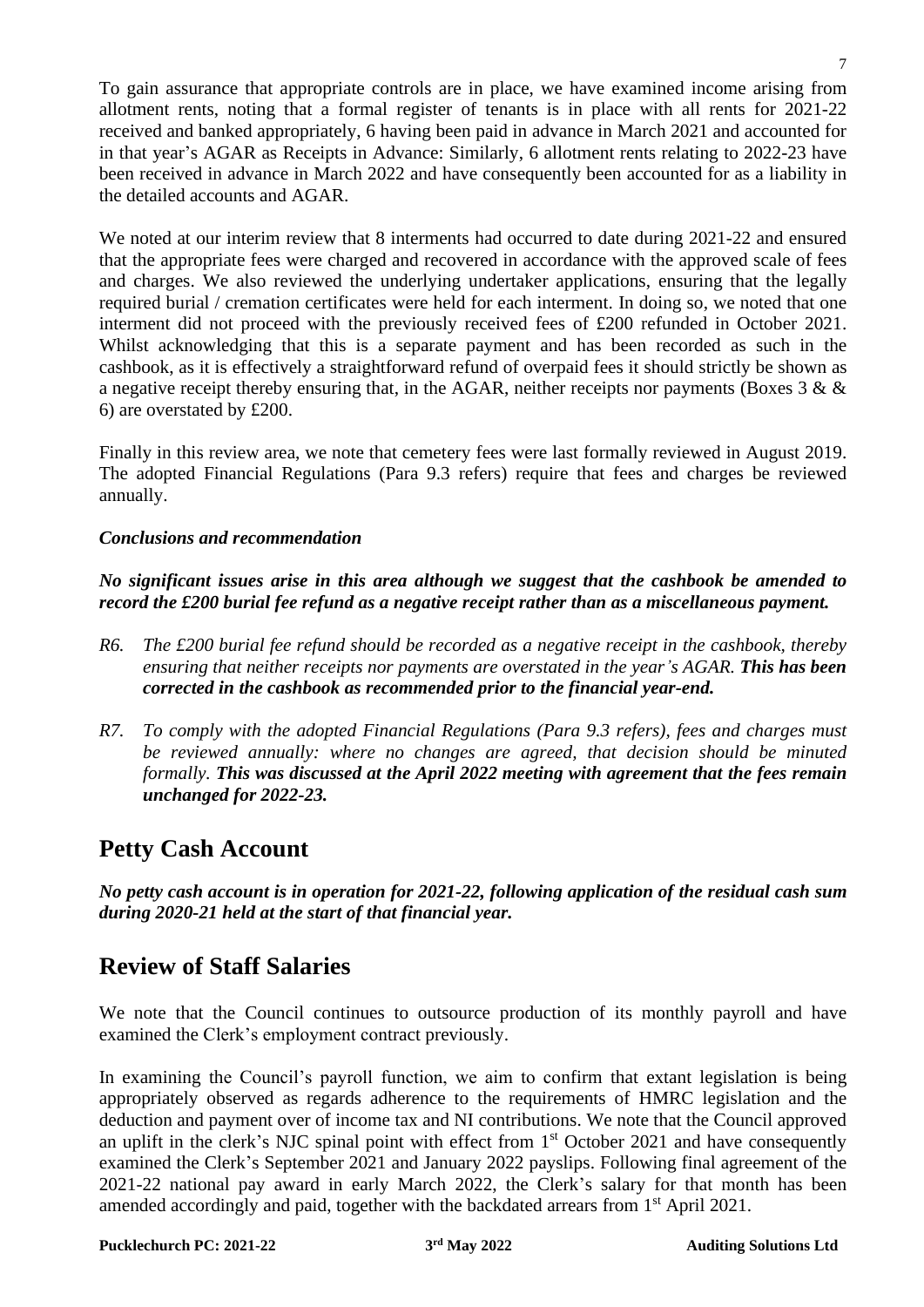We have: -

- ➢ Ensured that the Clerk's monthly gross pay has been calculated in accordance with the approved spinal points, as uplifted from 1 st October 2021 on the 2021-22 pay scale and for the contracted hours;
- $\triangleright$  Checked and agreed the correct monthly salary for March 2022 based on the national pay award for 2021-22, together with arrears;
- ➢ Ensured that Income Tax codes and National Insurance Tables are being applied correctly;
- $\triangleright$  Noted that the Clerk contributes to a pension scheme through NEST; and
- ➢ Ensured that payments to HMRC and NEST are made appropriately each month.

#### *Conclusions*

*We are pleased to record that the procedures in place for the determination and physical payment of the Clerk's salary continue to operate soundly.*

## **Fixed Asset Register**

The Practitioner's Guide requires all Councils to maintain a comprehensive register of all assets owned and leased by the Council. We are pleased to note the continued existence of an appropriate register with the new play area signage acquired during 2021-22 duly added to the register at net cost. Consequently, the asset value to be reported in the year's AGAR at Section 2, Box 9 has been increased appropriately.

#### *Conclusions*

*No matters of concern have been identified in this review area this year.*

## **Investments and Loans**

*The Council has no "investments" in place currently, all funds being held in the two NatWest bank accounts. Similarly, there are no loans in place either repayable by, or to the Council. We were pleased to record in last year's report, the development and adoption of a formal Investment Policy, which was duly adopted in April 2021.*

## **Statement of Accounts and AGAR**

The Accounts and Audit Arrangements require councils to submit their annual Accounts in the form of a summarised financial statement in the AGAR. We are again pleased to note that the Clerk has prepared a more detailed Statement of Accounts for the year adjusting the cashbook values accordingly to reflect the few debtors and creditors existing at the financial year-end, full detail of which is reported in the detailed Statement of accounts prepared. We have agreed the entries recorded in the detailed Statement of Accounts to the cashbook values as adjusted by the disclosed year-end debtors and creditors and then transferred to the AGAR at Section 2.

#### *Conclusions*

*On the basis of the satisfactory conclusions drawn from our review programme for the year, we have signed off the Internal Audit Certificate in the year's AGAR assigning positive assurances in each relevant area.*